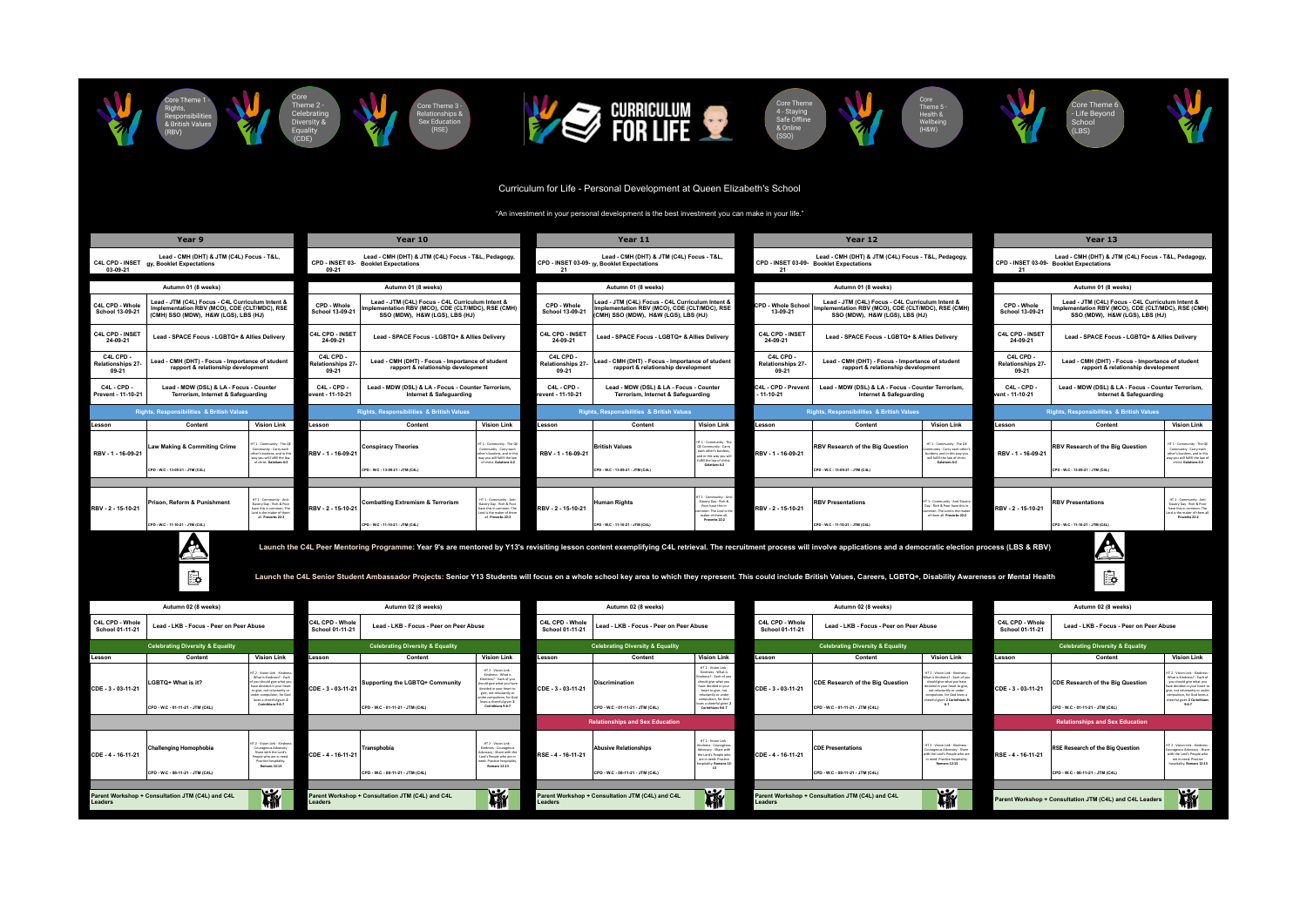

## Curriculum for Life - Personal Development at Queen Elizabeth's School

## "An investment in your personal development is the best investment you can make in your life."

| Lead - JTM (C4L) Focus - Outstanding PSHE<br>C4L CPD - Whole<br>Delivery RBV (MCO), CDE (CLT/MDC), RSE (CMH)<br>School 31-01-21<br>SSO (MDW), H&W (LGS), LBS (HJ) |                                                                  |                                                                                                                                                                                                                                                     | Lead - JTM (C4L) Focus - Outstanding PSHE Delivery<br>C4L CPD - Whole<br>RBV (MCO), CDE (CLT/MDC), RSE (CMH) SSO (MDW),<br>School 31-01-21<br>H&W (LGS), LBS (HJ) |                                                                     |                                                                                                                                                                                                                                                  | Lead - JTM (C4L) Focus - Outstanding PSHE<br>C4L CPD - Whole<br>Delivery RBV (MCO), CDE (CLT/MDC), RSE (CMH)<br>School 31-01-21<br>SSO (MDW), H&W (LGS), LBS (HJ) |                                                                                |                                                                                                                                                                                                                                                    | Lead - JTM (C4L) Focus - Outstanding PSHE Delivery<br>C4L CPD - Whole<br>RBV (MCO), CDE (CLT/MDC), RSE (CMH) SSO (MDW),<br>School 31-01-21<br>H&W (LGS), LBS (HJ) |                                                                      |                                                                                                                                                                                                                                                   | Lead - JTM (C4L) Focus - Outstanding PSHE Delivery<br>C4L CPD - Whole<br>RBV (MCO), CDE (CLT/MDC), RSE (CMH) SSO (MDW),<br>School 31-01-21<br>H&W (LGS), LBS (HJ) |                                                                                 |                                                                                                                                                                                                                                         |
|-------------------------------------------------------------------------------------------------------------------------------------------------------------------|------------------------------------------------------------------|-----------------------------------------------------------------------------------------------------------------------------------------------------------------------------------------------------------------------------------------------------|-------------------------------------------------------------------------------------------------------------------------------------------------------------------|---------------------------------------------------------------------|--------------------------------------------------------------------------------------------------------------------------------------------------------------------------------------------------------------------------------------------------|-------------------------------------------------------------------------------------------------------------------------------------------------------------------|--------------------------------------------------------------------------------|----------------------------------------------------------------------------------------------------------------------------------------------------------------------------------------------------------------------------------------------------|-------------------------------------------------------------------------------------------------------------------------------------------------------------------|----------------------------------------------------------------------|---------------------------------------------------------------------------------------------------------------------------------------------------------------------------------------------------------------------------------------------------|-------------------------------------------------------------------------------------------------------------------------------------------------------------------|---------------------------------------------------------------------------------|-----------------------------------------------------------------------------------------------------------------------------------------------------------------------------------------------------------------------------------------|
| Spring 01 (6 Weeks)                                                                                                                                               |                                                                  | Spring 01 (6 Weeks)                                                                                                                                                                                                                                 |                                                                                                                                                                   |                                                                     | Spring 01 (6 Weeks)                                                                                                                                                                                                                              |                                                                                                                                                                   |                                                                                | Spring 01 (6 Weeks)                                                                                                                                                                                                                                |                                                                                                                                                                   |                                                                      | Spring 01 (6 Weeks)                                                                                                                                                                                                                               |                                                                                                                                                                   |                                                                                 |                                                                                                                                                                                                                                         |
|                                                                                                                                                                   | <b>Relationships and Sex Education</b>                           |                                                                                                                                                                                                                                                     |                                                                                                                                                                   | <b>Relationships and Sex Education</b>                              |                                                                                                                                                                                                                                                  |                                                                                                                                                                   | <b>Staying Safe Online &amp; Offline</b>                                       |                                                                                                                                                                                                                                                    |                                                                                                                                                                   | <b>Relationships and Sex Education</b>                               |                                                                                                                                                                                                                                                   |                                                                                                                                                                   | <b>Staying Safe Online &amp; Offline</b>                                        |                                                                                                                                                                                                                                         |
| Lesson                                                                                                                                                            | Content                                                          | <b>Vision Link</b>                                                                                                                                                                                                                                  | Lesson                                                                                                                                                            | Content                                                             | <b>Vision Link</b>                                                                                                                                                                                                                               | esson.                                                                                                                                                            | Content                                                                        | <b>Vision Link</b>                                                                                                                                                                                                                                 | esson.                                                                                                                                                            | Content                                                              | <b>Vision Link</b>                                                                                                                                                                                                                                | esson.                                                                                                                                                            | Content                                                                         | <b>Vision Link</b>                                                                                                                                                                                                                      |
| RSE - 5 - 10-01-22                                                                                                                                                | Healthy Relationships<br>CPD - W.C - 03-01-22 - JTM (C4L)        | T 3 - Vision Link - Respect<br>What is meant by Respect<br>In Everything, set them ar<br>example by doing what is<br>good. In your teaching show<br>integrity, seriousness. Titus<br>2:7                                                            | RSE - 5 - 10-01-22                                                                                                                                                | Consent<br>CPD - W.C - 03-01-22 - JTM (C4L)                         | T 3 - Vision Link - Respec<br>- What is meant by<br>lespect? - In Everything<br>set them an example by<br>doing what is good. In you<br>teaching show integrity<br>seriousness. Titus 2:7                                                        | SSO - 5 - 10-01-22                                                                                                                                                | Festivals and Drugs<br>CPD - W.C - 03-01-22 - JTM (C4L)                        | HT 3 - Vision Link<br>espect - What is meant<br>by Respect? - In<br>Everything, set them an<br>example by doing what<br>is good. In your teaching<br>show integrity,<br>seriousness. Titus 2:7                                                     | RSE - 5 - 10-01-22                                                                                                                                                | RSE Research of the Big Question<br>CPD - W.C - 03-01-22 - JTM (C4L) | HT 3 - Vision Link - Respect<br>What is meant by Respect? - I<br>Everything, set them an<br>kample by doing what is good.<br>In your teaching show integrity<br>seriousness. Titus 2:7                                                            | SSO - 5 - 10-01-22                                                                                                                                                | SSO Research of the Big Question<br>CPD - W.C - 03-01-22 - JTM (C4L)            | IT 3 - Vision Link - Respi<br>What is meant by Respe<br>In Everything, set them<br>example by doing what<br>good. In your teaching sh<br>integrity, seriousness. Tit                                                                    |
|                                                                                                                                                                   |                                                                  |                                                                                                                                                                                                                                                     |                                                                                                                                                                   |                                                                     |                                                                                                                                                                                                                                                  |                                                                                                                                                                   |                                                                                |                                                                                                                                                                                                                                                    |                                                                                                                                                                   |                                                                      |                                                                                                                                                                                                                                                   |                                                                                                                                                                   | <b>Health &amp; Wellbeing</b>                                                   |                                                                                                                                                                                                                                         |
|                                                                                                                                                                   |                                                                  |                                                                                                                                                                                                                                                     |                                                                                                                                                                   |                                                                     |                                                                                                                                                                                                                                                  |                                                                                                                                                                   | <b>Health &amp; Wellbeing</b>                                                  |                                                                                                                                                                                                                                                    |                                                                                                                                                                   |                                                                      |                                                                                                                                                                                                                                                   |                                                                                                                                                                   |                                                                                 |                                                                                                                                                                                                                                         |
| RSE - 6 - 03-02-22                                                                                                                                                | <b>Dealing with Conflict</b><br>CPD - W.C - 31-01-22 - JTM (C4L) | HT3 - Vision Link - Respect<br>LGBT History Month -<br>Accept one another, then<br>just as christ accepted you,<br>in order to bring praise to<br>God. Romans 15:7                                                                                  | RSE - 6 - 03-02-22                                                                                                                                                | <b>Delaying Sexual Activity</b><br>CPD - W.C - 31-01-22 - JTM (C4L) | IT3 - Vision Link - Respec<br>LGBT History Month<br>Accept one another, the<br>ust as christ accepted you<br>in order to bring praise to<br>God. Romans 15:7                                                                                     | H&W - 6 - 03-02-22                                                                                                                                                | Pregnancy & Abortion<br>CPD - W.C - 31-01-22 - JTM (C4L)                       | HT3 - Vision Link<br>Respect - LGBT History<br>Month - Accept one<br>another, then, just as<br>christ accepted you, in<br>order to bring praise to<br>God. Romans 15:7                                                                             | RSE - 6 - 03-02-22                                                                                                                                                | <b>RSE Presentations</b><br>CPD - W.C - 31-01-22 - JTM (C4L)         | HT3 - Vision Link - Respect<br>LGBT History Month - Accept<br>one another, then, just as chris<br>accepted you, in order to bring<br>praise to God. Romans 15:7                                                                                   | 4&W - 6 - 03-02-22                                                                                                                                                | <b>H&amp;W Research of the Big Question</b><br>CPD - W.C - 31-01-22 - JTM (C4L) | HT3 - Vision Link - Respe<br>LGBT History Month - Ao<br>one another, then, just<br>thrist accepted you, in o<br>to bring praise to God<br>Romans 15:7                                                                                   |
|                                                                                                                                                                   |                                                                  |                                                                                                                                                                                                                                                     |                                                                                                                                                                   |                                                                     |                                                                                                                                                                                                                                                  |                                                                                                                                                                   |                                                                                |                                                                                                                                                                                                                                                    |                                                                                                                                                                   |                                                                      |                                                                                                                                                                                                                                                   |                                                                                                                                                                   |                                                                                 |                                                                                                                                                                                                                                         |
|                                                                                                                                                                   | Spring 02 (6 Weeks)                                              |                                                                                                                                                                                                                                                     | Spring 02 (6 Weeks)                                                                                                                                               |                                                                     |                                                                                                                                                                                                                                                  | Spring 02 (6 Weeks)                                                                                                                                               |                                                                                |                                                                                                                                                                                                                                                    | Spring 02 (6 Weeks)                                                                                                                                               |                                                                      |                                                                                                                                                                                                                                                   | Spring 02 (6 Weeks)                                                                                                                                               |                                                                                 |                                                                                                                                                                                                                                         |
|                                                                                                                                                                   | <b>Staying Safe Online &amp; Offline</b>                         |                                                                                                                                                                                                                                                     |                                                                                                                                                                   | <b>Staying Safe Online &amp; Offline</b>                            |                                                                                                                                                                                                                                                  |                                                                                                                                                                   | <b>Life Beyond School</b>                                                      |                                                                                                                                                                                                                                                    |                                                                                                                                                                   | <b>Staying Safe Online &amp; Offline</b>                             |                                                                                                                                                                                                                                                   |                                                                                                                                                                   | <b>Life Beyond School</b>                                                       |                                                                                                                                                                                                                                         |
| Lesson                                                                                                                                                            | Content                                                          | <b>Vision Link</b>                                                                                                                                                                                                                                  | Lesson                                                                                                                                                            | Content                                                             | <b>Vision Link</b>                                                                                                                                                                                                                               | esson.                                                                                                                                                            | Content                                                                        | <b>Vision Link</b>                                                                                                                                                                                                                                 | _esson                                                                                                                                                            | Content                                                              | <b>Vision Link</b>                                                                                                                                                                                                                                | Lesson                                                                                                                                                            | Content                                                                         | <b>Vision Link</b>                                                                                                                                                                                                                      |
| SSO - 7 - 11-03-22                                                                                                                                                | <b>County Lines</b>                                              | HT4 - Vision Link - Love<br>Women's Day - She opens<br>her mouth with wisdom,<br>and the teaching of<br>indness is on her tongue.<br>Proverbs 31:26                                                                                                 | SSO - 7 - 11-03-22                                                                                                                                                | <b>Drugs + Addiction</b>                                            | HT4 - Vision Link - Love<br>Women's Day - She opens<br>her mouth with wisdom<br>and the teaching of<br>dness is on her tongue<br>Proverbs 31:26                                                                                                  | LBS - 7 - 11-03-22                                                                                                                                                | Dealing with Exam Stress & Anxiety                                             | T4 - Vision Link - Love<br>Women's Day - She<br>opens her mouth with<br>wisdom, and the<br>teaching of kindness is<br>n her tongue. Proverb                                                                                                        | SSO - 7 - 11-03-22                                                                                                                                                | SSO Research of the Big Question                                     | HT4 - Vision Link - Love<br>fomen's Day - She opens her<br>touth with wisdom, and the<br>eaching of kindness is on her<br>tongue. Proverbs 31:26                                                                                                  | LBS - 7 - 11-03-22                                                                                                                                                | LBS Research of the Big Question                                                | HT4 - Vision Link - Love<br>omen's Day - She open:<br>outh with wisdom, and<br>eaching of kindness is or<br>tongue. Proverbs 31:2                                                                                                       |
|                                                                                                                                                                   | CPD - W.C - 07-03-22 - JTM (C4L)                                 |                                                                                                                                                                                                                                                     |                                                                                                                                                                   | CPD - W.C - 07-03-22 - JTM (C4L)                                    |                                                                                                                                                                                                                                                  |                                                                                                                                                                   | CPD - W.C - 07-03-22 - JTM (C4L)                                               | 31:26                                                                                                                                                                                                                                              |                                                                                                                                                                   | CPD - W.C - 07-03-22 - JTM (C4L)                                     |                                                                                                                                                                                                                                                   |                                                                                                                                                                   | CPD - W.C - 07-03-22 - JTM (C4L)                                                |                                                                                                                                                                                                                                         |
| SSO - 8 - 29-03-22                                                                                                                                                | Cyber Bullying<br>CPD - W.C - 21-03-22 - JTM (C4L)               | HT4 - Vision Link - Love<br>Easter - We were buried<br>therefore with him by<br>aptism into death, in order<br>that, just as christ was<br>aised from the dead by the<br>glory of the father, we too<br>night walk in newness o<br>life. Romans 6:4 | SSO - 8 - 29-03-22                                                                                                                                                | <b>Drug Classification</b><br>CPD - W.C - 21-03-22 - JTM (C4L)      | HT4 - Vision Link - Love<br>Easter - We were buried<br>therefore with him by<br>baptism into death, in<br>order that, just as christ<br>was raised from the dead<br>by the glory of the father<br>we too might walk in<br>ewness of life. Romans | LBS - 8 - 29-03-22                                                                                                                                                | <b>Personal Statement &amp; CV Writing</b><br>CPD - W.C - 21-03-22 - JTM (C4L) | HT4 - Vision Link - Love<br>Easter - We were buried<br>herefore with him by<br>aptism into death, i<br>rder that, just as christ<br>was raised from the<br>lead by the glory of th<br>father, we too might<br>walk in newness of lif<br>Romans 6:4 | SSO - 8 - 29-03-22                                                                                                                                                | SSO Presentations<br>CPD - W.C - 21-03-22 - JTM (C4L)                | IT4 - Vision Link - Love - Easte<br>We were buried therefore with<br>him by baptism into death, in<br>order that, just as christ was<br>raised from the dead by the<br>glory of the father, we too<br>night walk in newness of life<br>Romans 6:4 | LBS - 8 - 29-03-22                                                                                                                                                | LBS Presentations<br>CPD - W.C - 21-03-22 - JTM (C4L)                           | HT4 - Vision Link - Love<br>Easter - We were burie<br>therefore with him by<br>aptism into death, in or<br>that, just as christ was ra<br>rom the dead by the glo<br>he father, we too might<br>newness of life. Roma<br>$\overline{4}$ |
| Leaders                                                                                                                                                           | Parent Workshop + Consultation JTM (C4L) and C4L                 | 篇                                                                                                                                                                                                                                                   | Leaders                                                                                                                                                           | Parent Workshop + Consultation JTM (C4L) and C4L                    | 篇                                                                                                                                                                                                                                                | eaders                                                                                                                                                            | Parent Workshop + Consultation JTM (C4L) and C4L                               | 濑                                                                                                                                                                                                                                                  | eaders                                                                                                                                                            | Parent Workshop + Consultation JTM (C4L) and C4L                     | 瀚                                                                                                                                                                                                                                                 |                                                                                                                                                                   | Parent Workshop + Consultation JTM (C4L) and C4L Leaders                        | 说                                                                                                                                                                                                                                       |
| C4L CPD -<br>22                                                                                                                                                   | Teachmeet 11-07- Lead - JTM (C4L) Focus - PSHE Delivery Tips     |                                                                                                                                                                                                                                                     | C4L CPD -<br>Feachmeet 11-07-<br>22                                                                                                                               | Lead - JTM (C4L) Focus - PSHE Delivery Tips                         |                                                                                                                                                                                                                                                  | C4L CPD -<br>22                                                                                                                                                   | Teachmeet 11-07- ead - JTM (C4L) Focus - PSHE Delivery Tips                    |                                                                                                                                                                                                                                                    | C4L CPD -<br>Teachmeet 11-07-<br>22                                                                                                                               | Lead - JTM (C4L) Focus - PSHE Delivery Tips                          |                                                                                                                                                                                                                                                   | C4L CPD -<br>Teachmeet 11-07-<br>22                                                                                                                               | Lead - JTM (C4L) Focus - PSHE Delivery Tips                                     |                                                                                                                                                                                                                                         |
|                                                                                                                                                                   | Summer 01 (6 weeks)                                              |                                                                                                                                                                                                                                                     |                                                                                                                                                                   | Summer 01 (6 weeks)                                                 |                                                                                                                                                                                                                                                  |                                                                                                                                                                   | Summer 01 (6 weeks)                                                            |                                                                                                                                                                                                                                                    |                                                                                                                                                                   | Summer 01 (6 weeks)                                                  |                                                                                                                                                                                                                                                   |                                                                                                                                                                   | Summer 01 (6 weeks)                                                             |                                                                                                                                                                                                                                         |
|                                                                                                                                                                   | <b>Health &amp; Wellbeing</b>                                    |                                                                                                                                                                                                                                                     |                                                                                                                                                                   | <b>Health &amp; Wellbeing</b>                                       |                                                                                                                                                                                                                                                  |                                                                                                                                                                   | <b>Exam Focu</b>                                                               |                                                                                                                                                                                                                                                    |                                                                                                                                                                   | <b>Health &amp; Wellbeing</b>                                        |                                                                                                                                                                                                                                                   |                                                                                                                                                                   | <b>Exam Focu</b>                                                                |                                                                                                                                                                                                                                         |
| Lesson                                                                                                                                                            | Content                                                          | <b>Vision Link</b>                                                                                                                                                                                                                                  | Lesson                                                                                                                                                            | Content                                                             | <b>Vision Link</b>                                                                                                                                                                                                                               | esson.                                                                                                                                                            | Content                                                                        | <b>Vision Link</b>                                                                                                                                                                                                                                 | esson.                                                                                                                                                            | Content                                                              | <b>Vision Link</b>                                                                                                                                                                                                                                | esson                                                                                                                                                             | Content                                                                         | <b>Vision Link</b>                                                                                                                                                                                                                      |
| H&W - 9 - 27-04-22                                                                                                                                                | Mental Health<br>CPD - W.C - 18-04-22 - JTM (C4L)                | T5 - Vision Link - All Values<br>Working Together - Mental<br>Health Awareness - Dear<br>riend, I pray that you may<br>njoy good health and that<br>all may go well with you,<br>even as your soul is getting<br>along well. 3 John 1:2             | H&W - 9 - 27-04-22                                                                                                                                                | <b>Child Abuse</b><br>CPD - W.C - 18-04-22 - JTM (C4L)              | HTS - Vision Link - All<br>Values Working Together<br>Mental Health Awarene<br>Dear friend, I pray that yo<br>nay enjoy good health an<br>that all may go well with<br>you, even as your soul is<br>getting along well. 3 John<br>1:2            | Exam - 9 - 27-04-22                                                                                                                                               | <b>Revision Strategies</b><br>CPD - W.C - 18-04-22 - JTM (C4L)                 | HTS - Vision Link - A<br>Values Working<br>Together - Mental<br>alth Awareness - De<br>friend, I pray that you<br>may enjoy good health<br>and that all may go well<br>with you, even as your<br>soul is getting along                             | 1&W - 9 - 27-04-22                                                                                                                                                | H&W Research of the Big Question<br>CPD - W.C - 18-04-22 - JTM (C4L) | HTS - Vision Link - All Values<br>Working Together - Mental<br>ealth Awareness - Dear friend,<br>pray that you may enjoy good<br>ealth and that all may go well<br>with you, even as your soul is<br>getting along well. 3 John 1:2               | xam - 9 - 27-04-22:                                                                                                                                               | <b>Revision Strategies</b><br>CPD - W.C - 18-04-22 - JTM (C4L)                  | HTS - Vision Link - All Va<br>Working Together - Mer<br>Health Awareness - De<br>friend, I pray that you n<br>njoy good health and th<br>may go well with you, eve<br>your soul is getting along<br>3 John 1:2                          |
|                                                                                                                                                                   |                                                                  |                                                                                                                                                                                                                                                     |                                                                                                                                                                   |                                                                     |                                                                                                                                                                                                                                                  |                                                                                                                                                                   |                                                                                | well. 3 John 1:2                                                                                                                                                                                                                                   |                                                                                                                                                                   |                                                                      |                                                                                                                                                                                                                                                   |                                                                                                                                                                   |                                                                                 |                                                                                                                                                                                                                                         |
| H&W - 10 -16-05-22                                                                                                                                                | <b>Body Image</b><br>CPD - W.C - 09-05-22 - JTM (C4L)            | T5 - Vision Link - All Values<br>Working Together - QE<br>Family - How good and<br>pleasant it is when God's<br>people live together in<br>unity! Psalm 133:1                                                                                       | H&W - 10 -16-05-22                                                                                                                                                | Improving Mental Wellbeing<br>CPD - W.C - 09-05-22 - JTM (C4L)      | HTS - Vision Link - All<br>alues Working Together<br>QE Family - How good and<br>pleasant it is when God's<br>people live together in<br>unity! Psalm 133:1                                                                                      | Exam - 10 -16-05-22                                                                                                                                               | <b>Exam Preperation</b><br>CPD - W.C - 09-05-22 - JTM (C4L)                    | HTS - Vision Link - All<br>Values Working<br>Together - QE Family<br>How good and pleasant<br>it is when God's people<br>live together in unity<br>Psalm 133:1                                                                                     | 1&W - 10 -16-05-22                                                                                                                                                | <b>H&amp;W Presentations</b><br>CPD - W.C - 09-05-22 - JTM (C4L)     | HTS - Vision Link - All Values<br>Vorking Together - QE Family<br>How good and pleasant it is<br>when God's people live<br>ogether in unity! Psalm 133:1                                                                                          | Exam - 10 -16-05-22                                                                                                                                               | <b>Exam Preperation</b><br>CPD - W.C - 09-05-22 - JTM (C4L)                     | HTS - Vision Link - All Va<br>Working Together - QE Fa<br>How good and pleasant<br>when God's people liv<br>together in unity! Psalm                                                                                                    |
|                                                                                                                                                                   |                                                                  |                                                                                                                                                                                                                                                     |                                                                                                                                                                   |                                                                     |                                                                                                                                                                                                                                                  |                                                                                                                                                                   |                                                                                |                                                                                                                                                                                                                                                    |                                                                                                                                                                   |                                                                      |                                                                                                                                                                                                                                                   |                                                                                                                                                                   |                                                                                 |                                                                                                                                                                                                                                         |
|                                                                                                                                                                   | Summer 02 (7 weeks)                                              |                                                                                                                                                                                                                                                     |                                                                                                                                                                   | Summer 02 (7 weeks)                                                 |                                                                                                                                                                                                                                                  |                                                                                                                                                                   |                                                                                |                                                                                                                                                                                                                                                    |                                                                                                                                                                   | Summer 02 (7 weeks)                                                  |                                                                                                                                                                                                                                                   |                                                                                                                                                                   |                                                                                 |                                                                                                                                                                                                                                         |
|                                                                                                                                                                   | <b>Life Beyond School</b>                                        |                                                                                                                                                                                                                                                     | <b>Life Beyond School</b>                                                                                                                                         |                                                                     |                                                                                                                                                                                                                                                  |                                                                                                                                                                   |                                                                                |                                                                                                                                                                                                                                                    |                                                                                                                                                                   | <b>Life Beyond School</b>                                            |                                                                                                                                                                                                                                                   |                                                                                                                                                                   |                                                                                 |                                                                                                                                                                                                                                         |
| Lesson                                                                                                                                                            | Content                                                          | <b>Vision Link</b>                                                                                                                                                                                                                                  | Lesson                                                                                                                                                            | Content                                                             | <b>Vision Link</b>                                                                                                                                                                                                                               |                                                                                                                                                                   |                                                                                |                                                                                                                                                                                                                                                    | esson.                                                                                                                                                            | Content                                                              | <b>Vision Link</b>                                                                                                                                                                                                                                |                                                                                                                                                                   |                                                                                 |                                                                                                                                                                                                                                         |

|                                     | Core Theme 6<br>- Life Beyond<br>School<br>(LES)                                                                            |                                                                                                                                                                                                                                                         |
|-------------------------------------|-----------------------------------------------------------------------------------------------------------------------------|---------------------------------------------------------------------------------------------------------------------------------------------------------------------------------------------------------------------------------------------------------|
| C4L CPD - Whole<br>School 31-01-21  | Lead - JTM (C4L) Focus - Outstanding PSHE Delivery<br>RBV (MCO), CDE (CLT/MDC), RSE (CMH) SSO (MDW),<br>H&W (LGS), LBS (HJ) |                                                                                                                                                                                                                                                         |
|                                     | Spring 01 (6 Weeks)                                                                                                         |                                                                                                                                                                                                                                                         |
|                                     | <b>Staying Safe Online &amp; Offline</b>                                                                                    |                                                                                                                                                                                                                                                         |
| Lesson                              | Content                                                                                                                     | <b>Vision Link</b>                                                                                                                                                                                                                                      |
| SSO - 5 - 10-01-22                  | SSO Research of the Big Question                                                                                            | HT 3 - Vision Link - Respect -<br>What is meant by Respect? -<br>In Everything, set them an<br>example by doing what is<br>good. In your teaching show<br>integrity, seriousness. Titus 2:<br>7                                                         |
|                                     | CPD - W.C - 03-01-22 - JTM (C4L)                                                                                            |                                                                                                                                                                                                                                                         |
| H&W - 6 - 03-02-22                  | <b>Health &amp; Wellbeing</b><br>H&W Research of the Big Question<br>CPD - W.C - 31-01-22 - JTM (C4L)                       | HT3 - Vision Link - Respect -<br><b>LGBT History Month - Accept</b><br>one another, then, just as<br>christ accepted you, in order<br>to bring praise to God.<br>Romans 15:7                                                                            |
|                                     |                                                                                                                             |                                                                                                                                                                                                                                                         |
|                                     | Spring 02 (6 Weeks)                                                                                                         |                                                                                                                                                                                                                                                         |
|                                     | <b>Life Beyond School</b>                                                                                                   |                                                                                                                                                                                                                                                         |
| Lesson                              | Content                                                                                                                     | <b>Vision Link</b>                                                                                                                                                                                                                                      |
| LBS - 7 - 11-03-22                  | LBS Research of the Big Question<br>CPD - W.C - 07-03-22 - JTM (C4L)                                                        | HT4 - Vision Link - Love<br>Women's Day - She opens her<br>mouth with wisdom, and the<br>teaching of kindness is on her<br>tongue. Proverbs 31:26                                                                                                       |
|                                     |                                                                                                                             |                                                                                                                                                                                                                                                         |
| LBS-8-29-03-22                      | <b>LBS Presentations</b><br>CPD - W.C - 21-03-22 - JTM (C4L)                                                                | HT4 - Vision Link - Love<br>Easter - We were buried<br>therefore with him by<br>baptism into death, in order<br>that, just as christ was raised<br>from the dead by the glory of<br>the father, we too might walk<br>in newness of life. Romans 6:<br>4 |
|                                     | Parent Workshop + Consultation JTM (C4L) and C4L Leaders                                                                    |                                                                                                                                                                                                                                                         |
| C4L CPD -<br>Teachmeet 11-07-<br>22 | Lead - JTM (C4L) Focus - PSHE Delivery Tips                                                                                 |                                                                                                                                                                                                                                                         |
|                                     | Summer 01 (6 weeks)                                                                                                         |                                                                                                                                                                                                                                                         |
|                                     | <b>Exam Focus</b>                                                                                                           |                                                                                                                                                                                                                                                         |
| Lesson                              | Content                                                                                                                     | <b>Vision Link</b>                                                                                                                                                                                                                                      |
| Exam - 9 - 27-04-22                 | <b>Revision Strategies</b>                                                                                                  | HTS - Vision Link - All Values<br>Working Together - Mental<br>Health Awareness - Dear<br>friend, I pray that you may<br>enjoy good health and that all<br>may go well with you, even as<br>your soul is getting along well.<br>3 John 1:2              |
|                                     | CPD - W.C - 18-04-22 - JTM (C4L)                                                                                            |                                                                                                                                                                                                                                                         |
|                                     |                                                                                                                             |                                                                                                                                                                                                                                                         |
| Exam - 10 -16-05-22                 | <b>Exam Preperation</b><br>CPD - W.C - 09-05-22 - JTM (C4L)                                                                 | HTS - Vision Link - All Values<br>Working Together - QE Family<br>- How good and pleasant it is<br>when God's people live<br>together in unity! Psalm 133:<br>$\mathbf{1}$                                                                              |
|                                     |                                                                                                                             |                                                                                                                                                                                                                                                         |